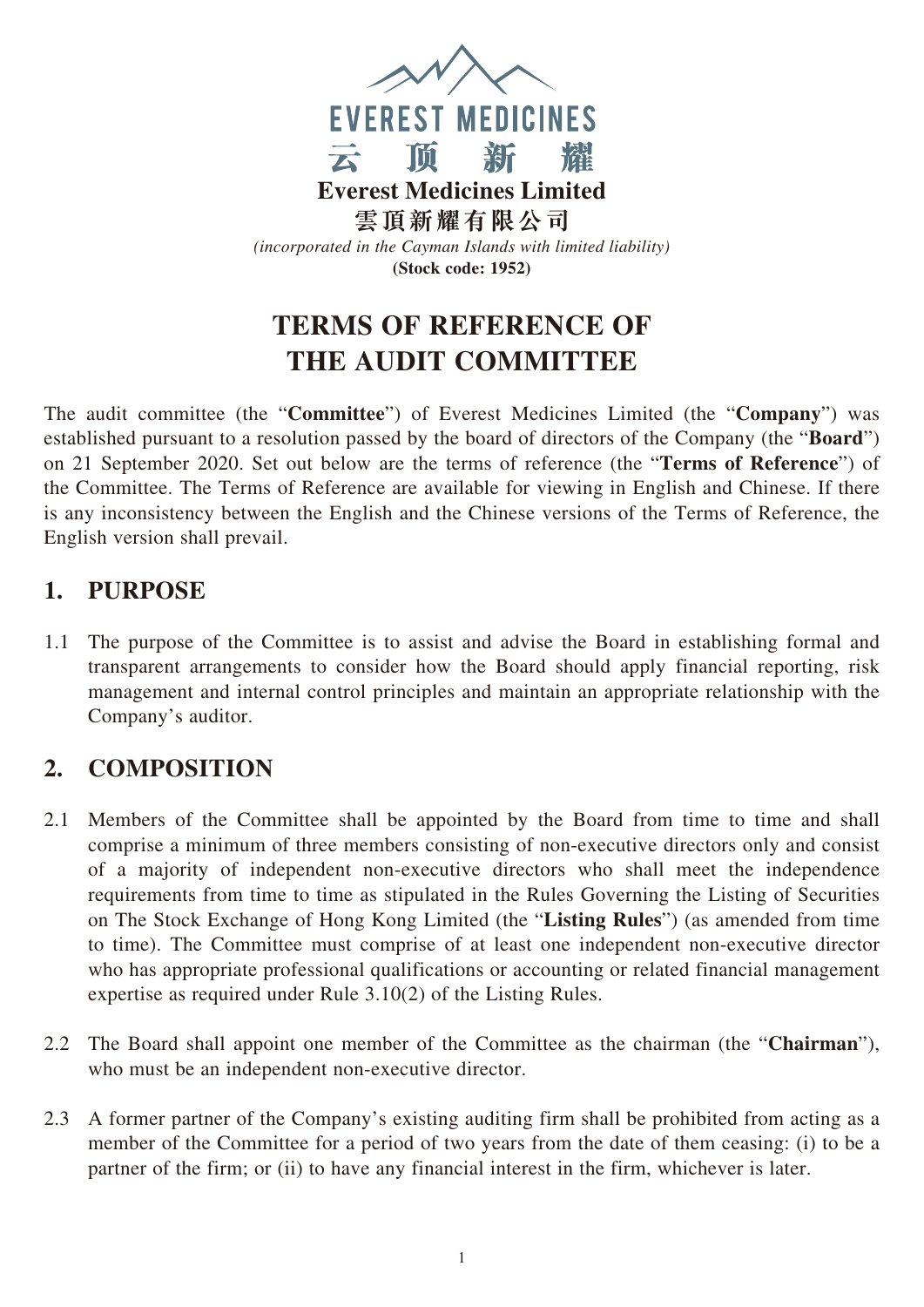#### **3. MEETINGS**

- 3.1 Unless otherwise specified hereunder, the provisions contained in the Company's articles of association (the "**Articles**") (as amended from time to time) for regulating meetings and proceedings of directors shall apply to the meetings and proceedings of the Committee.
- 3.2 Members of the Committee may attend meetings of the Committee either in person or through other electronic means of communication or in such other manner as the members may agree.
- 3.3 The Committee shall meet at least twice annually, or more frequently if circumstances require.
- 3.4 The Board, any member of the Committee and the external auditor may request a meeting if they consider that one is necessary.
- 3.5 The chief financial officer of the Company and at least one representative of each of the internal auditors and the external auditor shall normally attend meetings. Other members of the Board shall also have the right of attendance. However, the Committee shall meet with the external auditor at least twice a year. At least once a year the Committee shall meet with the external and internal auditors without executive directors present.
- 3.6 Members of the Committee may be represented at a meeting of the Committee by an alternate appointed by them.
- 3.7 The Chairman shall be responsible for leading the Committee, including scheduling meetings, preparing agendas and making regular reports to the Board.
- 3.8 A meeting of the Committee may be convened by any of its members.
- 3.9 A quorum shall be two members of the Committee.
- 3.10 Unless otherwise agreed by all the members of the Committee, notice of at least seven days shall be given for a regular meeting of the Committee. For all other meetings of the Committee, reasonable notice shall be given. The Chairman shall determine whether or not a meeting of the Committee is a regular meeting.
- 3.11 The agenda and accompanying supporting papers shall be sent to all members of the Committee and to other attendees as appropriate at least three days before the date of the meeting (or such other period as the members may agree).
- 3.12 Each member shall have one vote. Subject to the Articles, questions arising at any meeting of the Committee shall be decided by a majority of votes, and in case of an equality of votes, the Chairman shall have a second or casting vote.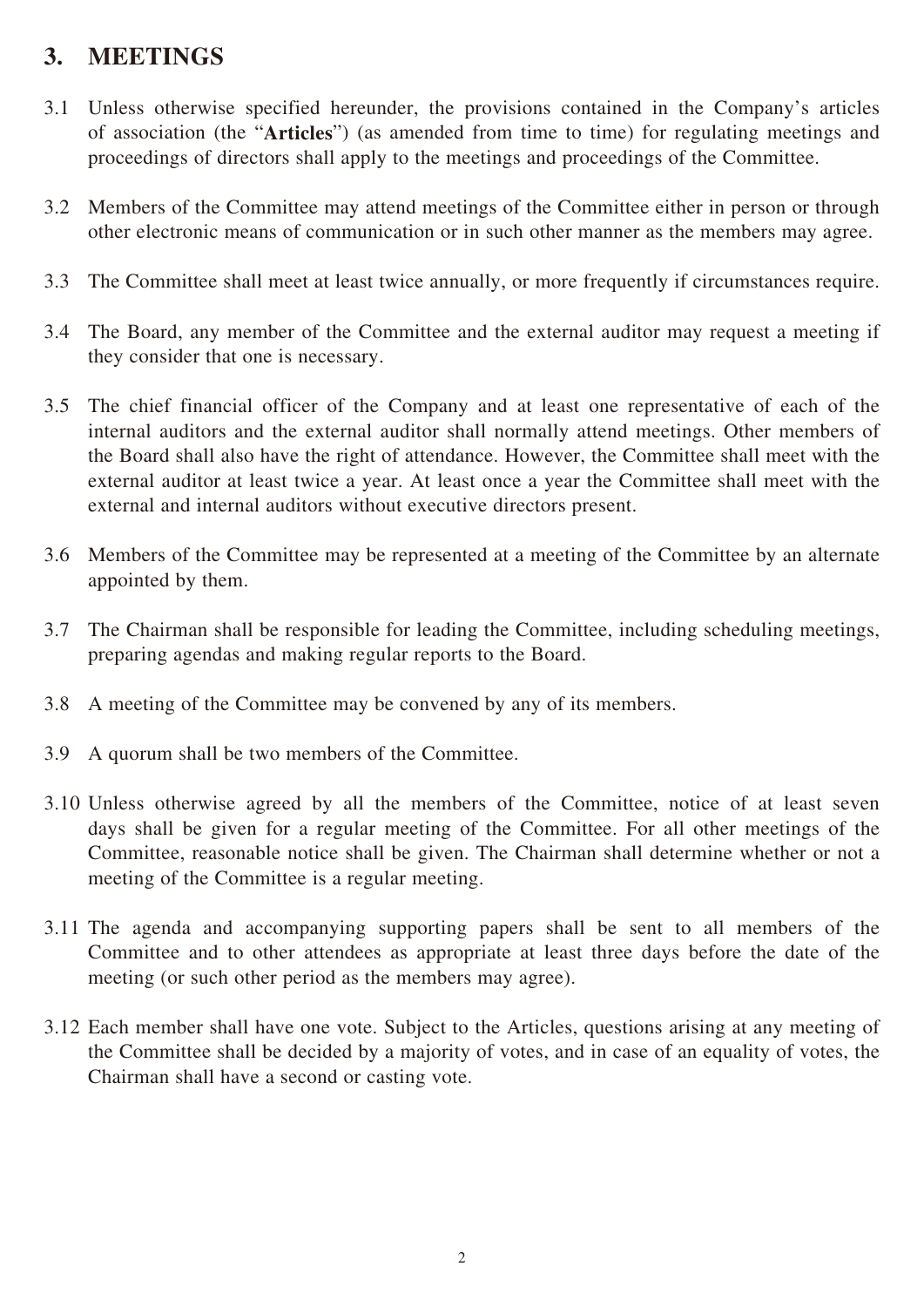- 3.13 The members of the Committee shall appoint a secretary of the Committee (the "**Secretary**") to take minutes. In the absence of the Secretary, their delegate(s) or any person elected by the members of the Committee present at the meeting of the Committee shall attend the meeting of the Committee and take minutes. Any such minutes shall be conclusive evidence of any such proceedings if they purport to be signed by the Chairman or the Secretary of the meeting or succeeding meeting.
- 3.14 Full minutes of meetings of the Committee shall be kept by the Secretary or the company secretary (as applicable from time to time). They shall be open for inspection at any reasonable time on reasonable notice by any director.
- 3.15 Minutes of meetings of the Committee and the record of individual attendance at such meetings shall be prepared by the Secretary which shall be sent to all members of the Committee within a reasonable time after the conclusion of any meeting of the Committee for their comment and records. For the purposes of recording attendance only, the attendance of an alternate of members of the Committee will not be counted as attendance by the relevant member of the Committee themselves. The minutes of meetings shall record in sufficient detail of the matters considered and decisions reached, including any concerns raised by directors or dissenting views expressed.
- 3.16 Without prejudice to any requirement under the Listing Rules, a resolution in writing signed by all the members of the Committee (or their respective alternate) shall be as valid and effectual as if it had been passed at a meeting of the Committee duly convened and held.

#### **4. ACCESS**

- 4.1 The Committee shall have full access to management and may invite members of management or others to attend its meetings.
- 4.2 The Company should provide the Committee with sufficient resources to perform its duties, including but not limited to, obtaining independent professional advice and assistance from internal or external legal, accounting or other advisors at the expense of the Company if necessary.

#### **5. REPORTING PROCEDURES**

- 5.1 The Committee shall evaluate and assess its effectiveness and the adequacy of these Terms of Reference on an annual basis (or from time to time) and recommend any proposed changes to the Board.
- 5.2 The Committee shall report back to the Board on their decisions or recommendations, unless there are legal or regulatory restrictions on their ability to do so (such as a restriction on disclosure due to regulatory requirements).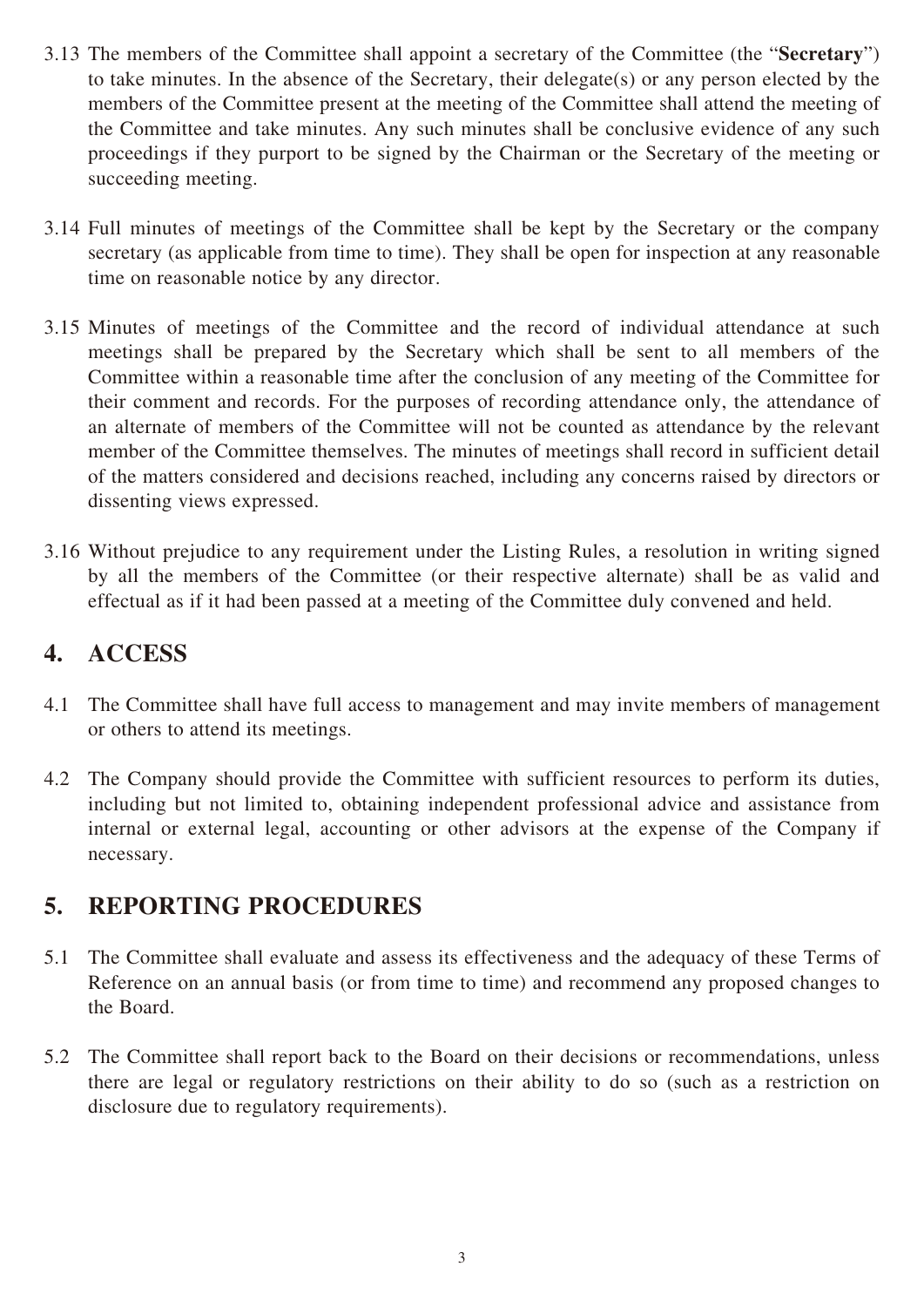## **6. AUTHORITY**

- 6.1 The authorities and responsibilities of the Committee shall include such authorities and responsibilities set out in the relevant code provisions of the Corporate Governance Code (the "**CG Code**") as contained in Appendix 14 to the Listing Rules (as amended from time to time).
- 6.2 The Committee is authorised by the Board to investigate any activity within these Terms of Reference. It is authorised to seek any information it requires from any employee and all employees will be directed to co-operate with any request made by the Committee.
- 6.3 Where the Board disagrees with the Committee's view on the selection, appointment, resignation or dismissal of the external auditor, the Company should include in the corporate governance report a statement from the Committee explaining its recommendation and also the reason(s) why the Board has taken a different view.

#### **7. RESPONSIBILITIES AND DUTIES**

Without prejudice to any requirements under the CG Code, the duties of the Committee shall include the following:

- 7.1 to be primarily responsible for making recommendations to the Board on the appointment, reappointment and removal of the external auditor, and to approve the remuneration and terms of engagement of the external auditor, and any questions of its resignation or dismissal;
- 7.2 to review and monitor the external auditor's independence and objectivity and the effectiveness of the audit process in accordance with applicable standards. The Committee should discuss with the auditor the nature and scope of the audit and reporting obligations before the audit commences;
- 7.3 to develop and implement policies on engaging an external auditor to supply non-audit services. For this purpose, an "external auditor" includes any entity that is under common control, ownership or management with the audit firm or any entity that a reasonable and informed third party knowing all relevant information would reasonably conclude to be part of the audit firm nationally or internationally. The Committee should report to the Board, identifying and making recommendations on any matters where action or improvement is needed;
- 7.4 to monitor the integrity of the Company's financial statements, annual reports, accounts, halfyearly reports and, if prepared for publication, quarterly reports, and to review significant financial reporting judgments contained in them. In reviewing these reports before submission to the Board, the Committee should focus particularly on:
	- (a) any changes in accounting policies and practices;
	- (b) major judgmental areas;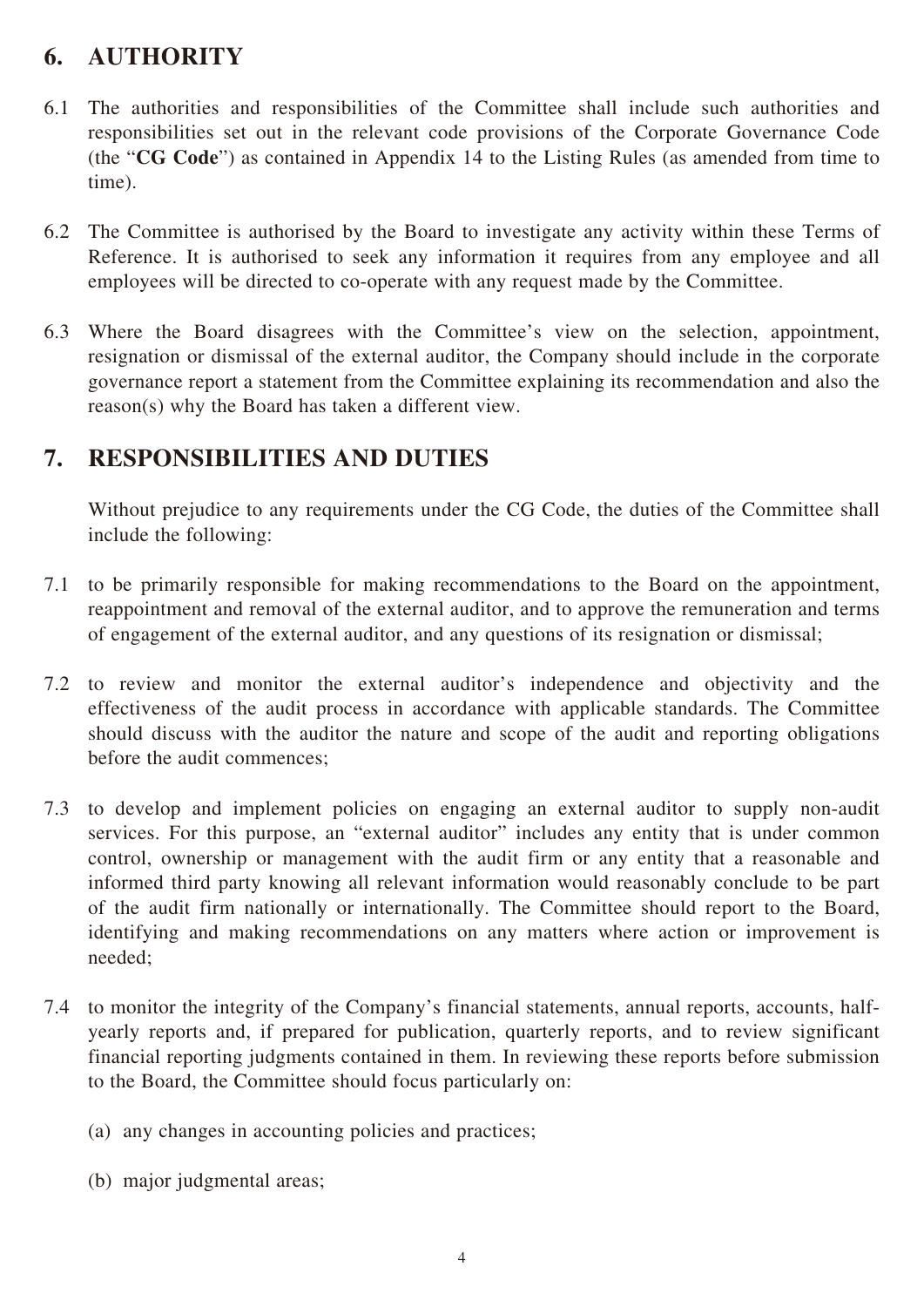- (c) significant adjustments resulting from the audit;
- (d) the going concern assumptions and any qualifications;
- (e) compliance with accounting standards; and
- (f) compliance with the Listing Rules and legal requirements in relation to financial reporting;
- 7.5 regarding paragraph 7.4 above:
	- (a) members of the Committee should liaise with the Board and senior management and the Committee must meet, at least twice a year, with the Company's auditor; and
	- (b) the Committee should consider any significant or unusual items that are, or may need to be, reflected in the report and accounts, and the Committee should give due consideration to any matters that have been raised by the Company's staff responsible for the accounting and financial reporting function, compliance officer or auditors;
- 7.6 to review the Company's financial controls, risk management and internal control systems;
- 7.7 to discuss the risk management and internal control systems with management to ensure that management has performed its duty to have effective systems. This discussion should include the adequacy of resources, staff qualifications and experience, training programmes and budget of the Company's accounting and financial reporting function;
- 7.8 to consider major investigation findings on risk management and internal control matters as delegated by the Board or on its own initiative and management's response to these findings;
- 7.9 where an internal audit function exists, to ensure co-ordination between the internal and external auditor, and to ensure that the internal audit function is adequately resourced and has appropriate standing within the Company, and to review and monitor its effectiveness;
- 7.10 to review the Company and its subsidiaries' financial and accounting policies and practices;
- 7.11 to review the external auditor's management letter, any material queries raised by the auditor to management about accounting records, financial accounts or systems of control and management's response;
- 7.12 to ensure that the Board will provide a timely response to the issues raised in the external auditor's management letter;
- 7.13 to report to the Board on the matters in the CG Code;